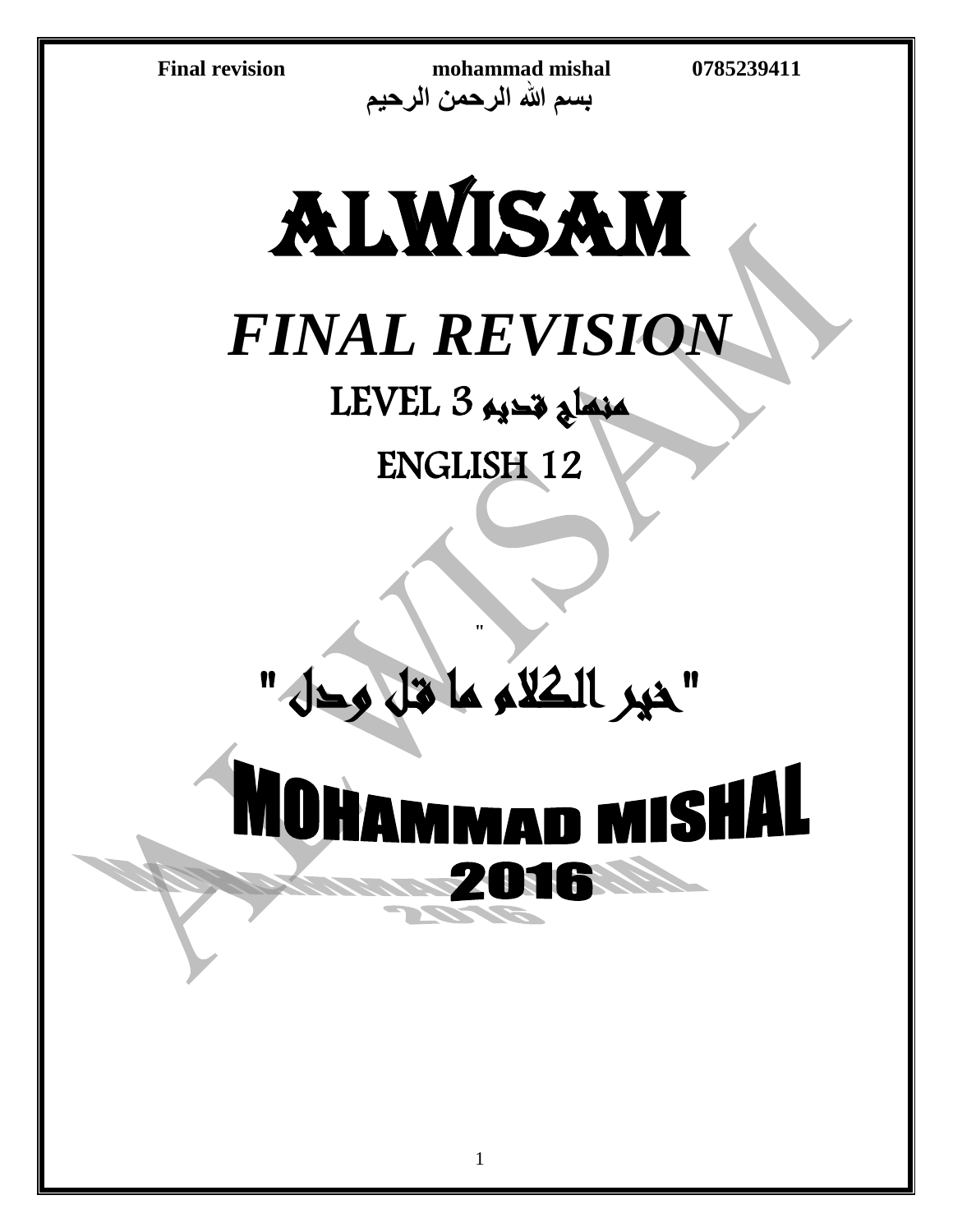# Final revision mohammad mishal 0785239411 **Part one: Reading**

| consumption    | the eating or drinking of something                      | استهلاك    |
|----------------|----------------------------------------------------------|------------|
| devastating    | very destructive                                         | مدمر       |
| export         | to send something for sale in another country            | نصدا       |
| global         | affecting the whole world                                | محالمی     |
| illegal        | against the law                                          | قانونی غیر |
| <b>Climate</b> | Weather conditions in an area over a long period of time | المناخ     |
| <b>Tool</b>    | A piece of equipment for doing a particular job          | أداة       |
|                |                                                          |            |

#### **Text 1 Feeding chickens is destroying the climate**

The rainforest of the Amazon region of Brazil in South America covers five percent of the world's land surface and is home to at least 30 percent of the world's animals and plants. The area is also the home of 220,000 people from about 180 different tribes who live deep in the forest .The rainforest itself is an important environment but, because of its size and location, it also plays a vital part in controlling the world's climate, It does this by taking in carbon dioxide and releasing oxygen.

 Recently, however, large areas of the Amazon rainforest have been cut down to make more land for farmers. In the last three years, for example, 70,000square kilometers have been destroyed - this is the same as six football pitches every minute. Much of this destruction, which leaves the land dry and dusty, is **illegal**.

 Farmers use most of the new land to grow soya beans, which **they** export to other parts of the world to be used as animal food. Millions of chickens in western European countries are fed on South American soya beans. Increasingly, some soya beans are also being turned into food for human consumption; many vegetarian foods are based on soya beans.

 Other areas of the rainforest are cleared by ranchers who use the land for their cattle, by loggers who sell the valuable tropical hardwood from the trees they cut down, or by oil companies who are trying to find more oil. )These activities help to improve the economy of the region, but at the expense of the future of the global environment).  $\blacktriangleright$ 

In addition to destroying ancient forests and changing the world's climate (deforestation is having a devastating effect on native populations who are dependent on the rainforest for everything they need, from food and tools to medicines and shelter .

#### **questions:**

1- the rainforest is an important environment for two reasons, write them down.

..………………………………………………………………………………………………

2. the rainforest controls the world climate in two ways, write down these two ways.

 ..……………………………………………………………………………………………… 3. Write down the sentence which indicates that Soya beans are used as human food.

……………………………………………………………………………………………………..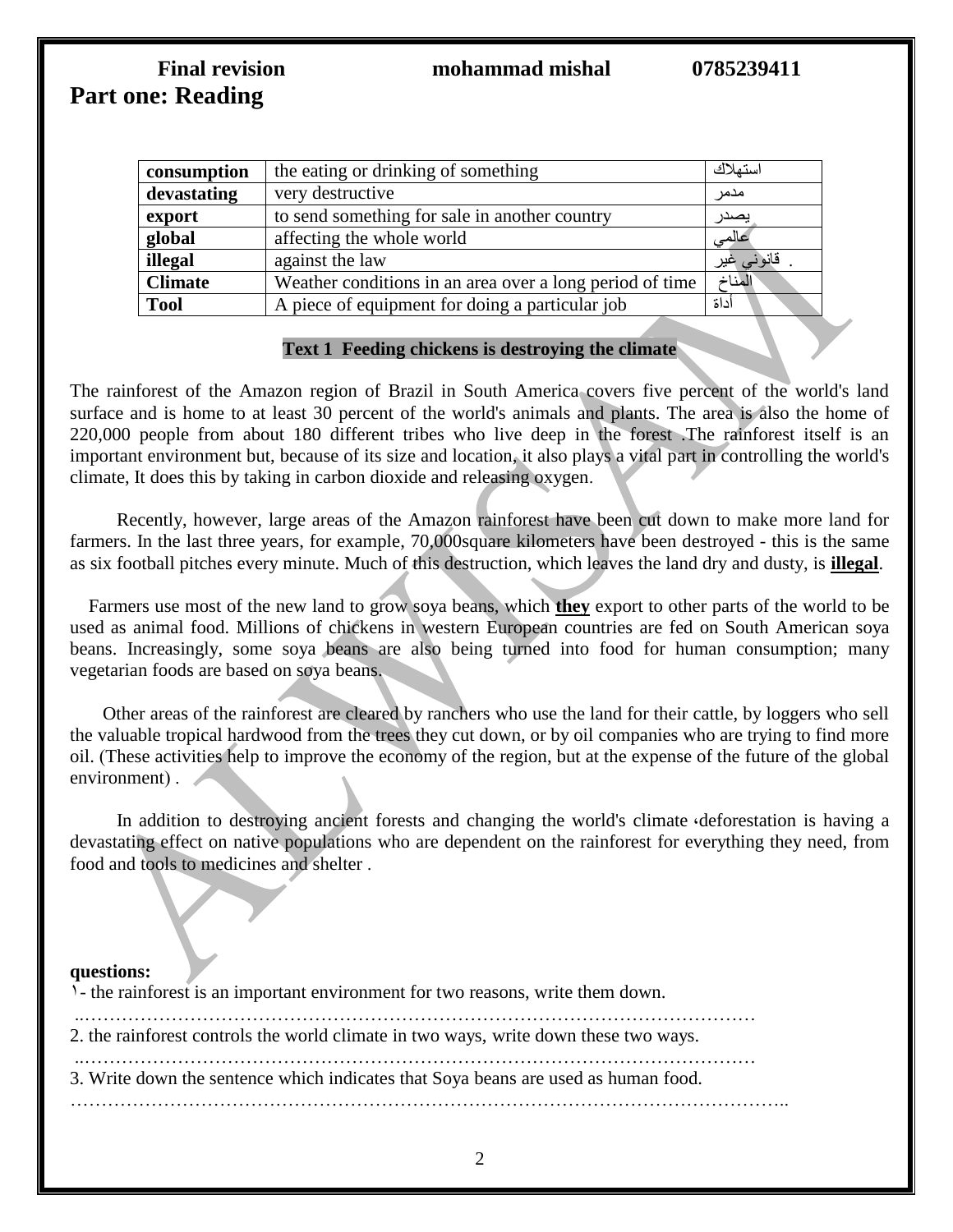# Final revision mohammad mishal 0785239411 4. According to the text there are many reasons to clear the rainforest, write two of them. ………………………………………………………………………………………………………… 5. According to the writer , Native population need the rainforest in their daily life, write down three of these needs. 6. According to the text the writer thinks that cutting trees down is illegal. Explain this statement, justifying your answer. ………………………………………………………………………………………………………………… 7. what does the underlined pronoun refer to ( **they**). 8- what does the underline word **( illegal**) mean. **Critical thinking:** Deforestation is damaging our world. Think of this statement and in two sentences write down your point of view. ………………………………………………………………………………………………………………… ………………………………………………………………………………………………………… **Answers:** 1- because of its size and location, 2- by taking incarbon dioxide and releasing oxygen 3- Increasingly, some soya beans are also being turned into food for humanconsumption; many vegetarian foods are based on soya beans 4- by ranchers who use the land fortheir cattle, by loggers who sell the valuable tropical hardwood from the trees they cut down, or 5- food , tools andmedicines 6- Yes, because cutting trees leaves the land dry anddusty, is illegal. 7- farmers 8- against the law

#### **Text 2 Greenhouse gases: good or bad غازات االنحباس الحراري : مفيدة ام ضارة**

We usually think that greenhouse gases are harmful, but without these gases the climate of the Earth would be like the climate of Mars: too cold for human beings to survive. Greenhouse gases, which include carbon dioxide and methane, keep the heat of the sun in and prevent our planet from freezing.

However, for the last 200 years people have been using enormous quantities of fossil fuels like coal, gas and oil. When these fuels are burnt, they produce large amounts of carbon dioxide and this keeps more of the sun's heat in. The result is that the temperature of the Earth is rising year by year. This is leading to more extreme weather: high winds and heavy rain, **which** produce storms and flooding.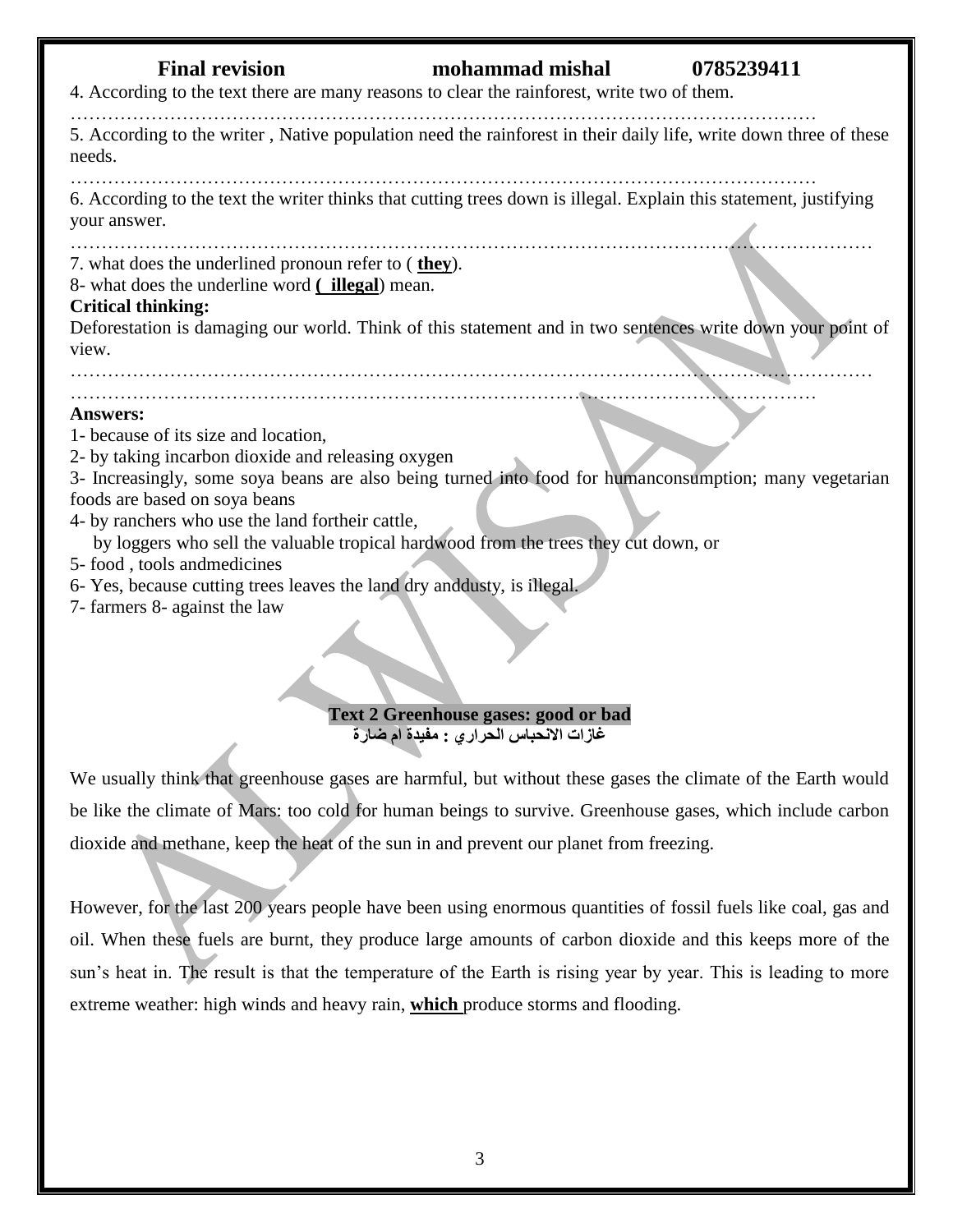The problem is made worse by the fact that we are destroying the world's rainforests. Trees naturally consume carbon dioxide, but because there are fewer trees, more carbon dioxide is released into the atmosphere.

Because of the increase in the Earth's temperature, the ice at the north and south poles is melting, and this is causing sea levels to rise. Eventually, many areas of land which are now on the coast will be flooded. Leading scientists are warning that if the authorities don't introduce new laws to **reduce** greenhouse gas increases now, the results could be disastrous for life on Earth.

#### **Answer the following questions:**

1. According to the text, give two examples of greenhouse gases.

……………………………………………………………..

2. write down two benefits of greenhouse gases. ……………………………………………………………………..

3. For the last 200 years people have been using enormous quantities of fossil fuels. Mention two of these fossil fuels.

…………………………………………………………………………

4. Extreme weather leads to some global problems. Write down two bad effects of extreme weather.

…………………………………………………………………………

5. High winds and heavy rain leads to some problems. What are these problems?

…………………………………………………………………………………….. 6. Quote a sentence which indicates that we shouldn't destroy the world's rainforest.

…………………………………………………………………………………………

7. According to paragraph3, what is the benefit of trees?

…………………………………………………………………………………

8. Write down the sentence which shows that many areas which are now on the coast will be in danger.

………………………………………………………………………………………………….. 9. Find a word which means "**weather conditions in an area over a period of time**".

………………………………………………………………………………………………….

10. Find a word in the first paragraph which means "**to stay alive**".

**11**. *Replace* the underlined *verb* **reduce** the last paragraph with a suitable *phrasal verb* that has a similar meaning to it.

12- What does the underlined pronoun refer to ( **which** ).

**Answers:**

1. carbon dioxide and methane

2. keep the heat of the sun in and prevent our planet from freezing.

3. coal, and oil.

4. high winds andheavy rain

5. storms and flooding.

6. The problem is made worse by the fact that weare destroying the world's rainforests.

7. Trees naturally consume carbon dioxide.

8. Eventually, many areas of landwhich are now on the coast will be flooded.

9. climate

10. survive 11- cut down on 12- high winds and heavy rain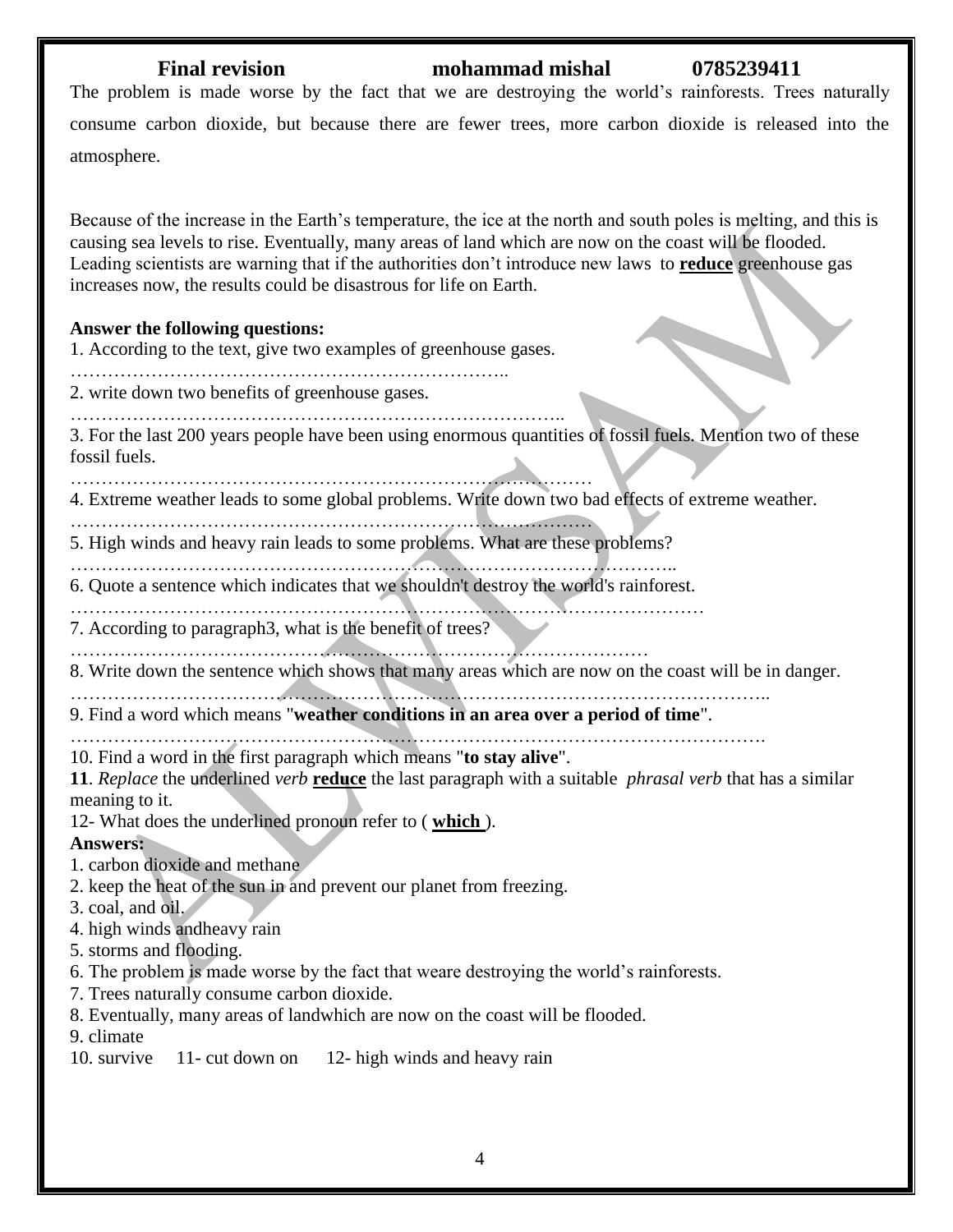### Final revision mohammad mishal 0785239411 **Text 3 :How plants protect themselves from their enemies? كيف تحمي النباتات نفسها من اعدائها؟**

 Plants are always in danger from animals which want to feed on them. If this happens, the plant can be damage or even killed, so because their roots, trunks, leaves, flowers, fruits and seeds are under constant attack from mammals, insects and birds, plants have developed ways of protecting themselves from these enemies. Some of the ways plants use to stop animals from attacking and eating them are sharp thorns, poison, insects and sticky gum.

 Some plants which grow in dry climates, for example cactuses, store large quantities of water in their stems. To protect themselves, they have sharp thorns. Animals will hurt themselves if **they** try to get the water from these plants. Other plants, like stinging nettles, can inject painful or irritating substances into their enemies by means of sharp hairs on their leaves

 There are many plants which protect themselves by poisoning their enemies. In some cases the poison they contain is so powerful that it can kill any living thing which touches or eats them. The poison can be in the leaves, the seeds or berries.

 Some acacia trees in hot African countries are protected by ants which live on their branches. If an animal starts to eat the trees leaves the ants attack it.

 Some plants, such as horse chestnut trees, are covered with sticky substance, like wet paint, which can prevent insects from eating **them**. Sometimes this substance is so strong that insects feet or wings get stuck and they cannot escape.

#### **Answer the following questions:**

1- According to the first paragraph, plants have developed many ways of protecting themselves from animals. Write down two of these ways.

…………………………………………………………………………………………………………. 2- According to the text poison can be found in many parts of the plant. Write down two of these parts. ………………………………………………………………………………………………….

3- Quote the sentence which indicates that some trees in Africa are protected by insects.

…………………………………………………………………………………………… 4- According to the text, the writer thinks that plants are always in danger from animals. Explain this statement, justifying your answer.

………………………………………………………………………………………………………………… 5- There are many enemies that mentioned in the text. Write down three of them?

………………………………………………………………………………………………………………..

6- what does the underlined pronoun refer to . **Answers**

1- insects and sticky gum.

2- the seeds or berries.

3- Some acacia trees in hot African countries are protected by ants which live on their branches

4- Yes, because animals want to feed on these plants with the result that the plants can be damaged or even killed

5- mammals, insects or birds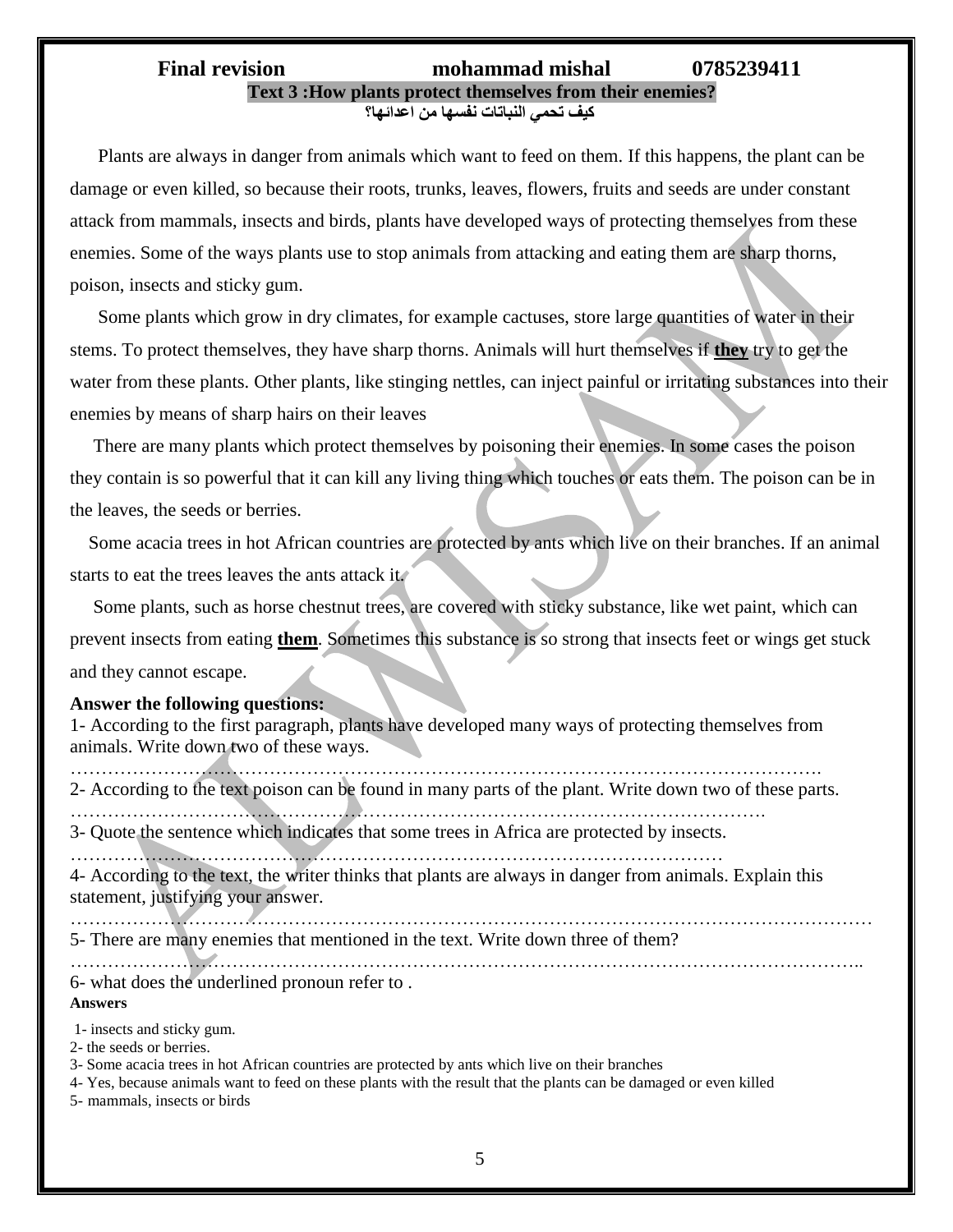6- horse chestnut trees

# **Text 4 :**

 The first paper was made from cloth nearly two thousand years ago in China. Although paper can be made from all kinds of materials, such as cotton fibres, grass or sugar cane, these days wood pulp is .the material most commonly used to make "new paper' - that is, paper which contains no old or recycled paper.

 The modern world uses so much paper that environmentalists have persuaded us that we should recycle old paper as well as making new paper. There is an increasing awareness in Jordan of the need to recycle both paper and other materials. Paper-recycling containers can now be found in some parts of the country and some government agencies have begun paper recycling programmes. Also, there is greater education in schools about the need to take care of our environment**.**

Although we use wood pulp from trees to make new paper, it is not true that recycling paper saves trees. Trees are a commercially grown long-term crop, so that when they are cut down, new ones are planted. Also, papermakers use the parts of trees that cannot be used in other industries such as building and furniture making. Nearly all new paper is made from wood grown in sustainable forests.

Here are some of the facts related to producing recycled paper: -A large proportion of household waste is paper or cardboard. About half of this is newspapers and magazines. -For every tonne of paper used for recycling, we save 30,000 litres of water, 3000—4000 kwh of electricity, and reduce air pollution. - Recycling paper is less harmful to the environment than burying it in landfill sites. This is because paper that is buried in the ground rots and produces methane, which is, a powerful greenhouse gas. -Despite our increasing dependence on information stored on computers, there will always be a demand for paper. In the interests of our environment, we have to make sure that we continue to recycle as much of it as possible.

1- According to the text, there are many materials that the paper can be made from. Mention three of them**.**

2- Write down the sentence which indicates to a piece of advice given by the environmentalists?

3- What do the environmentalists persuade us ?

4- According to the text. Mention three uses of trees.

5- Write down the sentence which indicates that we can't always depend on computers in saving information.

6- Find a word in the text which means " **a very small piece of paper, wood or cloth**"

**7-** Give two evidences that there is an increasing awareness in Jordan in terms of recycling materials?

**Critical Thinking:-** - Recycling materials has many advantages. Think of this statement and in two sentences give your point.of view**.**

Answers:- 1- such as cotton fibres, grass or sugar cane, these days wood pulp is .the material most commonly used

2- The modern world uses so much paper that environmentalists have persuaded us that we should recycle old paper as well as making new paper.

3-that we should recycle old paper as well as making new paper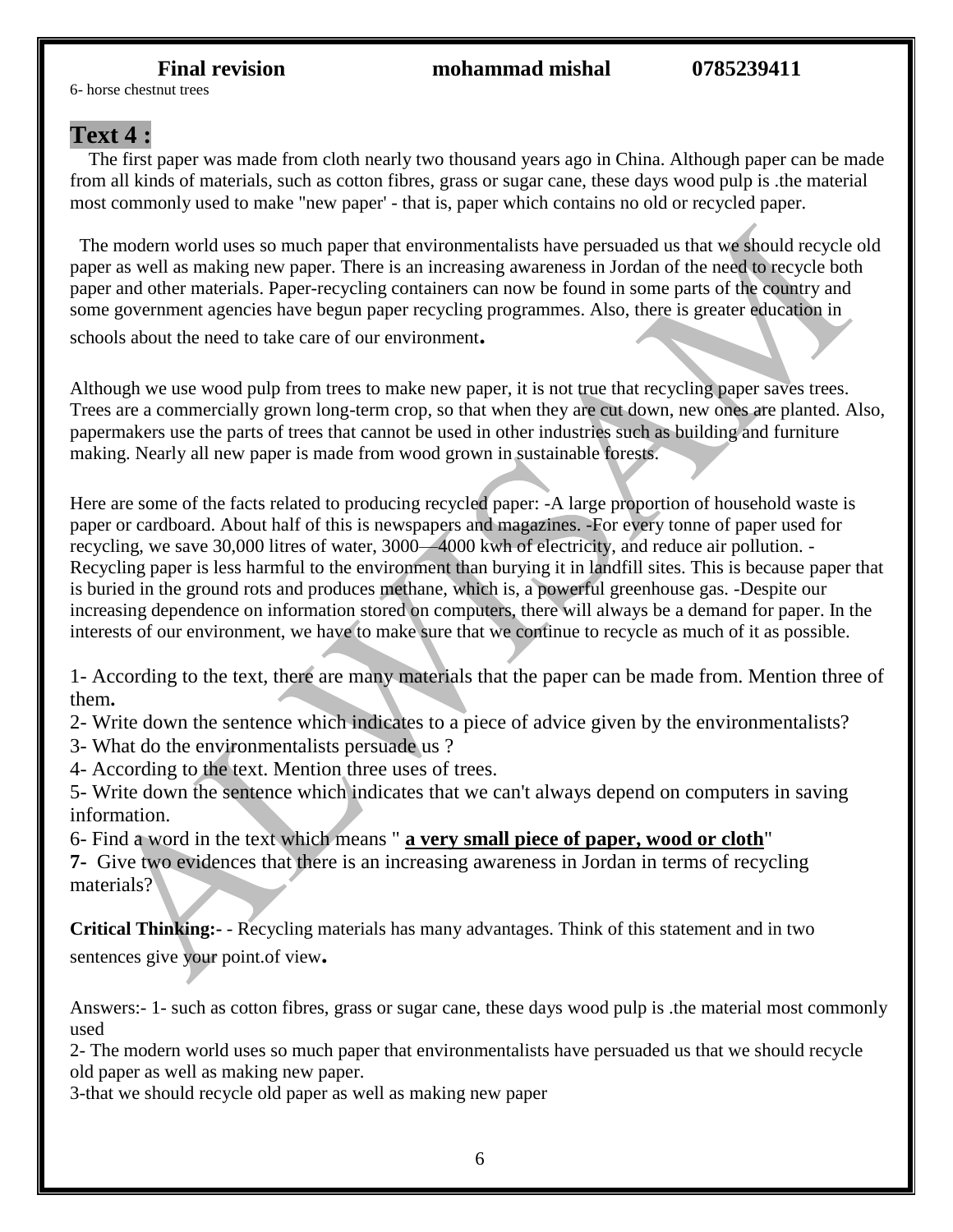4- building and furniture making

5- Despite our increasing dependence on information stored on computers, there will

always be a demand for paper

6- fibre

7- - Paper-recycling containers can now be found in some parts of the country and some government agencies have begun paper recycling programs. Also, there is greater education in schools about the need to take care of our environment

# **مهم : 5 Text**

Hisham and I have just got home from a three-day visit to Wadi Rum. It was only a short visit but I will remember it forever. Wadi Rum is an open space between high rocks and mountains. Tourists visit the area هشام وانا عدنا للتو الى بيوتنا من زيارة استغرقت ثلاث ايام الى وادي رم. لقد كانت مجرد زيارة قصيرة .to see the beautiful scenery .لكني ساتذكرھا الى االبد.وادي رم ھو فضاء مفتوح بين الصخور والجبال العالية. السياح يزورون المنطقة ليشاھدوا المشهد الجميل

We arrived on Tuesday evening and the first thing we did was set up our camp. The sky was very clear and at night we could see millions of stars. The next morning was very hot but we had to walk up to the top of the valley. We saw cave paintings and ancient buildings made by the Nabataeans, who also built Petra. The huge rocks there were amazing – some were hundreds of metres high.

The next day was another scorching hot day and we went to Jabal Rum, the second highest point in Jordan**. It** was incredible to be able to see all across Jordan. As the sun went down over the desert, we saw the rocks slowly change colour, from a dark red to pink and purple. It was an amazing sight I will never forget. وكان اليوم التالي يوما شديدة الحرارة وذهبنا الى جبل رم، ثاني اعلى نقطة في الاردن. وكان الامر لا يصدق ان نتمكن من رؤية جميع انحاء الاردن. وعندما غابت الشمس فوق الصحراء, راينا الصخور يتغير لونها ببطء, من احمر داكن الى وردي وارجواني, كان مشهدا مدھشا لن أنساه ابدا

**1-** Where does Hisham go to travel ?

2- Mention one feature about wade rum .

3- Write down the reason about tourists who visit wasi rum .

4- Quote the sentence which proves hisham and his friend see the amazing view in wade rum .

5- What does the underlined pronoun refer to.

6- who was built Petra ?

# **Part two: Vocabulary:**

## **يحمي protect ,غريب exotic , ينجو survive ,مناخ climate ,مجاعة Famine**

1- It is impossible to ………………….in the desert without water.

2- Thousands of poor children die every year because of ………………..

3- We use the word……………… to refer to weather conditions that are typical of a country or region.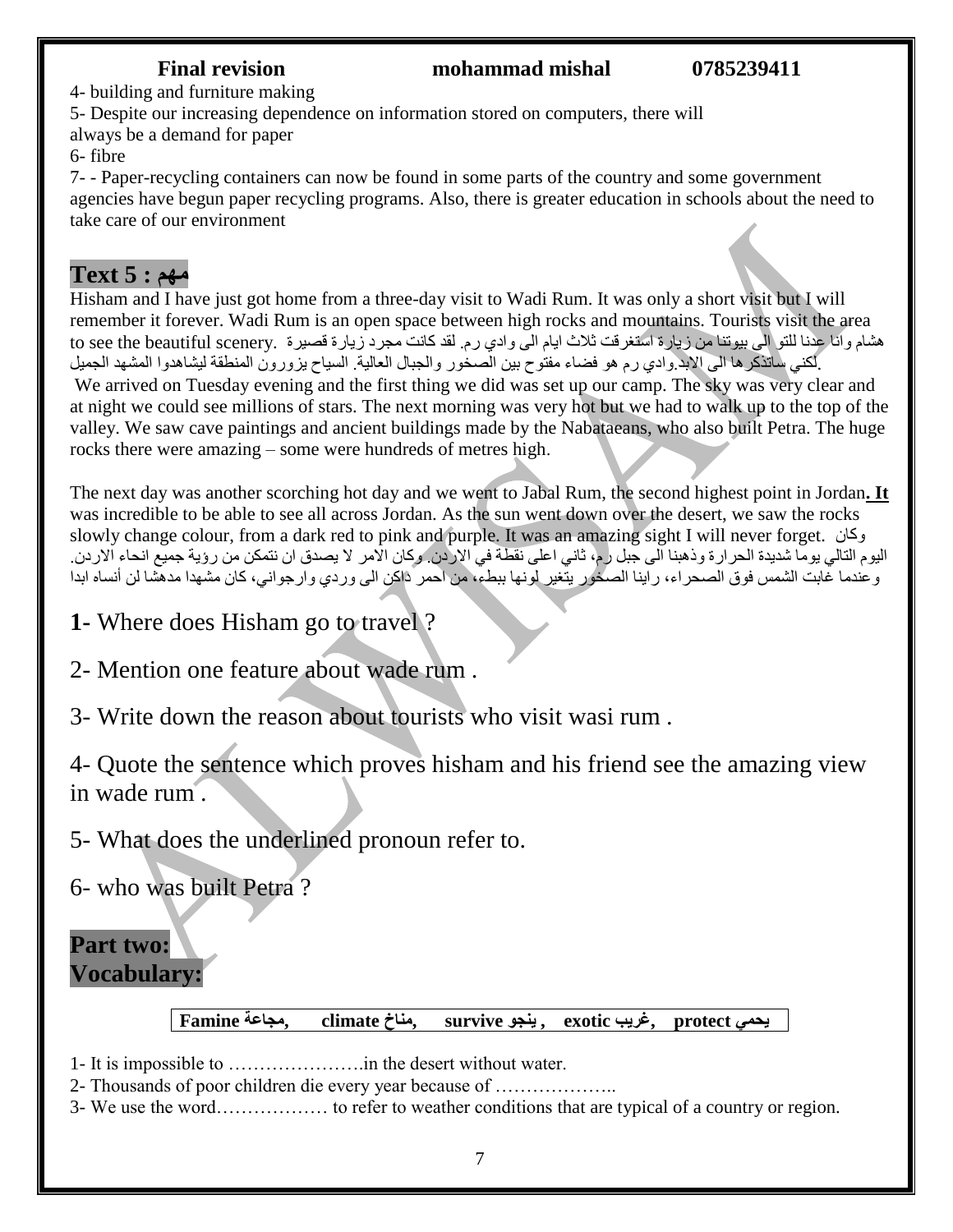4- Daily physical exercise can …………………you against heart disease.

5- If you feel so bored, you can visit ………………places.

1- survive / 2- famine /3- climate /4- protect 5- exotic

# **يتدهورdeteriorated ,مزيف ,fake, استهالك consumption , يصدر exports , عالمي global ,معتدل Temperate**

1- Plants and trees need …………………climates to grow.

2- The government wants to reduce energy……………………..by 10%.

3- In winter, Jordan …………………………….tomatoes to many surrounding countries.

4- This picture is not original. It is ……………….

5- The economic situation has ……………………..in many European countries.

1- temperate 2- consumption 3- exports 4- fake 5- deteriorated

## **متكررrecurrent ,يحولtransfer ,سريconfidential ,ممتلكاتproperty ,محكمة Jury**

1- Highly ……………………..information will not be sent by email.

2- The easiest way to ……………..money is through your bank in your home country.

3- Violent storms are usually ……………………..in the island.

4- Many families in Jordan prefer to rent houses because ……………………prices are very high.

1- confidential 2- transfer 3- recurrent 4- property

## **blue, property, red, typing , case**

- 1- The price of …………….in the city has increased dramatically this year
- 2- Secretaries used to spend most of their time …………….letters and reports.
- 3- The judge in charge of the…………….carried all his documents in a small bag.
- 4- Last week, while I was walking I met Ahmad out of the…………..

1- property 2- typing 3- case 4- blue

#### **ruler, viruses, redo, note , misuse**

1- If you ……………the equipment it will not work properly.

2. His Majesty King Abdullah the second is the ......................... of the Hashemite Kingdom of Jordan.

3. Some people send .............. to the computers which damage the computers and the information .

4. I did my homework quickly, so my teacher asked me to ......................... it.

1- misuse 2- ruler 3- viruses 4- redo

# **3. Three-part phrasal verbs:**

| keep up with    | know the latest information about | يو اکب    |
|-----------------|-----------------------------------|-----------|
| cut down on     | reduce                            | يقلل/يخفض |
| come up against | meet / face                       | يواجه     |
| look forward to | wait with pleasure for something  | يتطلع     |
| come up with    | invent / discover / find          | يخترع     |
| put up with     | stand / tolerate/accept           | يصبر      |
| go along with   | / obey / to follow                | يقبل      |
| run out of      | come to end /to consumed/finish   | استنفذ    |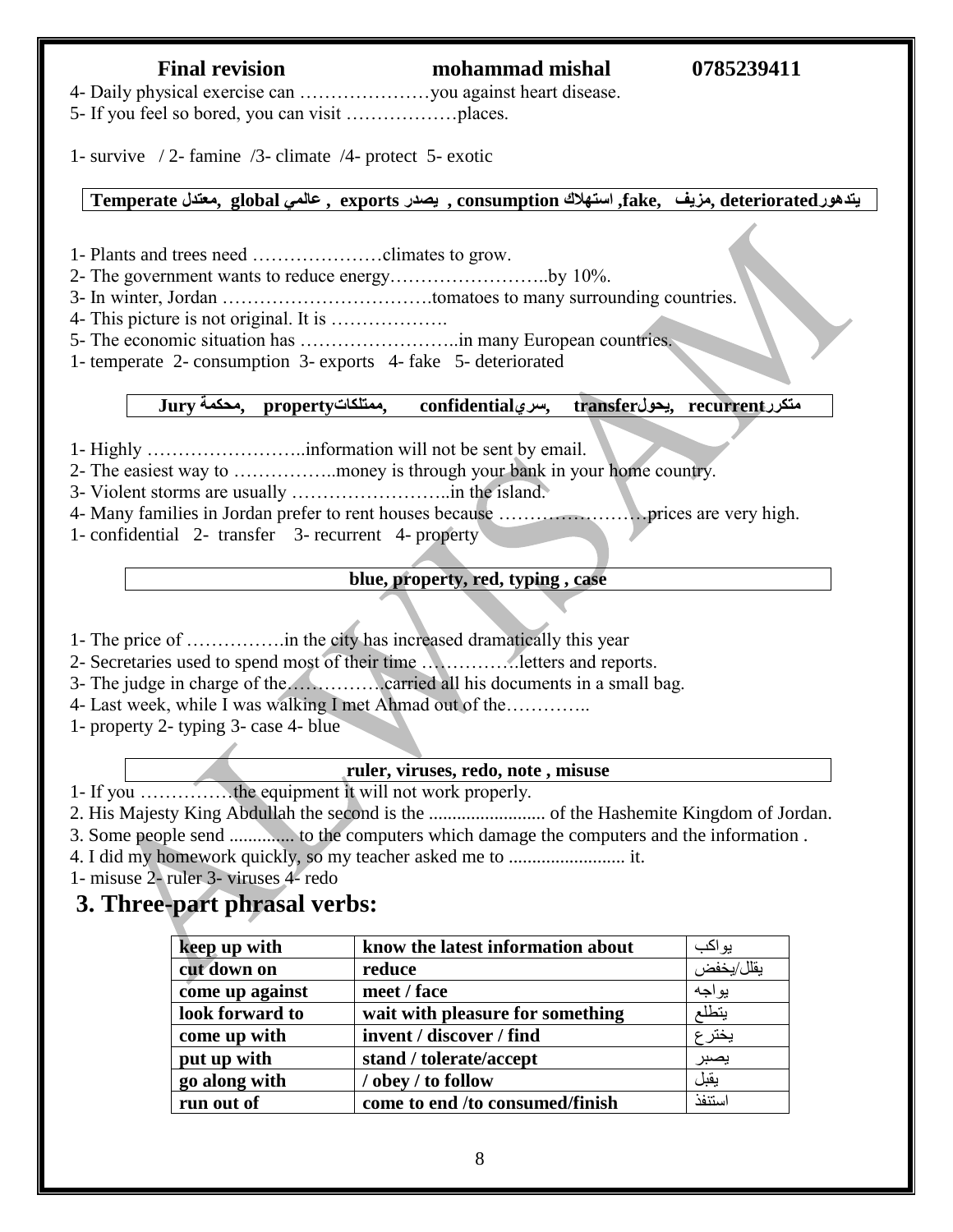| <b>Final revision</b>                                                                                                                                                                                                                                                                                                                                                                           | mohammad mishal<br>0785239411 |  |  |  |
|-------------------------------------------------------------------------------------------------------------------------------------------------------------------------------------------------------------------------------------------------------------------------------------------------------------------------------------------------------------------------------------------------|-------------------------------|--|--|--|
| <u>تعابير اللون Colour idioms</u>                                                                                                                                                                                                                                                                                                                                                               |                               |  |  |  |
| <b>Meaning</b>                                                                                                                                                                                                                                                                                                                                                                                  | اللون                         |  |  |  |
| get very angry يصبح عصبي                                                                                                                                                                                                                                                                                                                                                                        | see red                       |  |  |  |
| do something wrong يعمل شيء خاطئ                                                                                                                                                                                                                                                                                                                                                                | put in the blacklist          |  |  |  |
| يوافق say yes                                                                                                                                                                                                                                                                                                                                                                                   | give the green light          |  |  |  |
| printed جطبوع                                                                                                                                                                                                                                                                                                                                                                                   | black and white               |  |  |  |
| paperwork and administration                                                                                                                                                                                                                                                                                                                                                                    | red tape                      |  |  |  |
| اجراءات روتينية                                                                                                                                                                                                                                                                                                                                                                                 |                               |  |  |  |
| unexpectedly مفاجئ                                                                                                                                                                                                                                                                                                                                                                              | out of the blue               |  |  |  |
| What do the multi-part verbs mean in the following sentences?<br>1-The teacher has <b>come up with</b> new ideas to solve the problem.<br>2-People living near to school put up with a lot of noise.<br>3- The news has come <b>out of the blue</b> , and shocked many villagers.                                                                                                               |                               |  |  |  |
| 4- Replace the underlined numbers in the following sentences with words. (مهم)<br>I was born in $\overline{1971}$ .<br>5- There are <b>853</b> students in my school.<br>6- She has <b>one hundred and thirty</b> – two books about her country.<br>7- When he accused me of being wasteful, I got very angry.<br>8- I heard this morning, out of the blue, that I'd won a writing competition. |                               |  |  |  |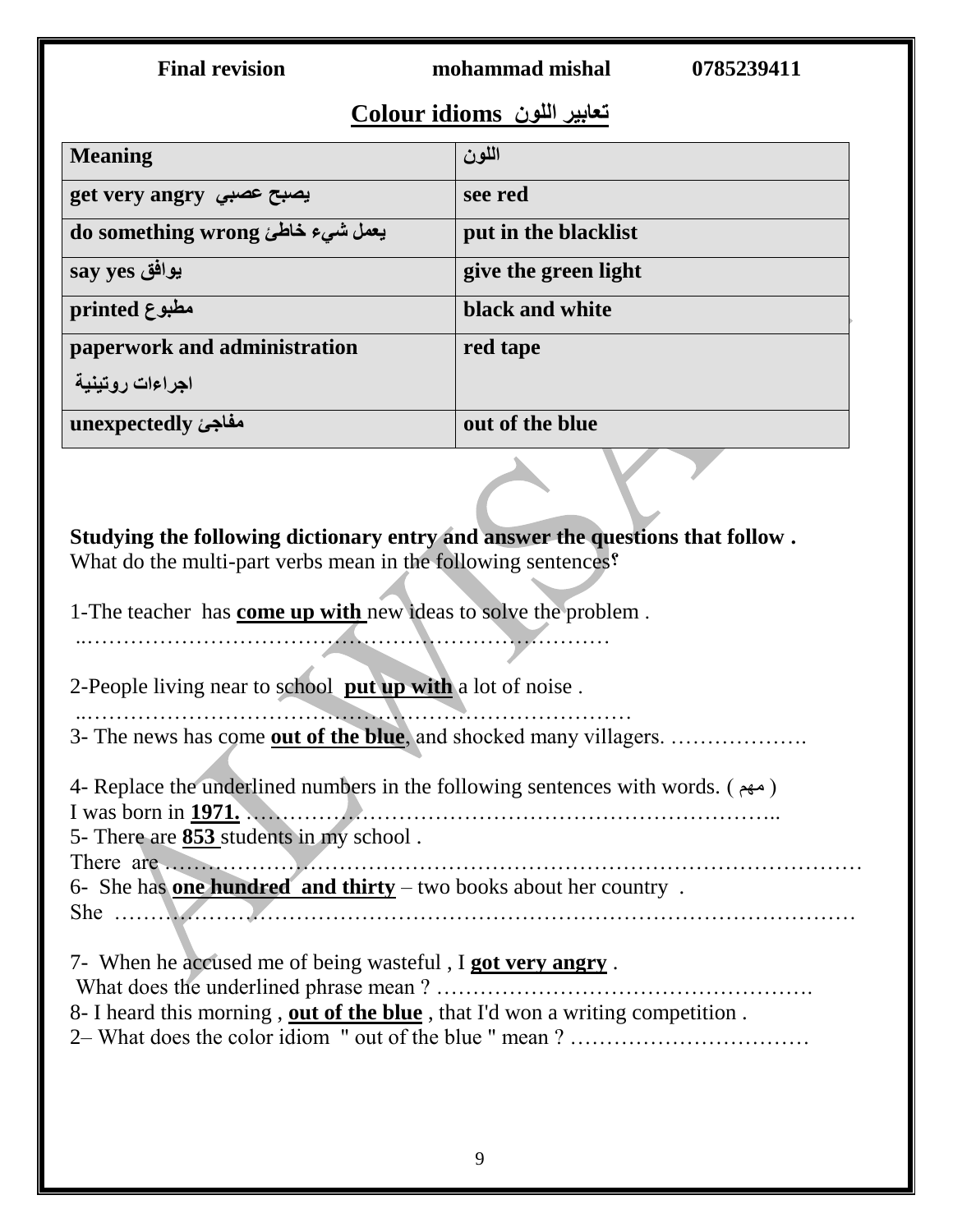| <b>Final revision</b>                                                  |                              | mohammad mishal         | 0785239411              |                             |  |
|------------------------------------------------------------------------|------------------------------|-------------------------|-------------------------|-----------------------------|--|
| Opposite's كلمات متعاكسة                                               |                              |                         |                         |                             |  |
|                                                                        | tinyضغیر                     |                         |                         | Hugeضخم                     |  |
|                                                                        | Modernکدیٹ                   |                         |                         | Old – fashiond قديم         |  |
|                                                                        |                              |                         |                         |                             |  |
|                                                                        | Lateمتاخر                    |                         |                         | Early مبكرا                 |  |
|                                                                        | Young صغير                   |                         | Elderly کبیر            |                             |  |
|                                                                        | نادر Rare                    |                         |                         | Frequent متكرر              |  |
|                                                                        |                              |                         |                         |                             |  |
|                                                                        | verb                         | noun                    | Adjective               | Adverb                      |  |
|                                                                        | X                            | violence                | <b>Violent</b>          | violently                   |  |
| $\overline{2}$                                                         | $\overline{X}$               | chaos                   | chaotic                 | chaotically                 |  |
| 3                                                                      | $\overline{X}$               | innocence               | innocent                | innocently                  |  |
| 4                                                                      | $\overline{X}$               | guilt                   | <b>Guilty</b>           | guiltily<br>$\overline{X}$  |  |
| 5<br>6                                                                 | earn<br>destroy              | earnings<br>destruction | Earned<br>Destructive   | destructively               |  |
|                                                                        | destruct                     |                         |                         |                             |  |
| 7                                                                      | $\overline{X}$               | disaster                | <b>Disastrous</b>       | disastrously                |  |
| 8                                                                      | $\overline{X}$               | majority                | Major                   | $\overline{X}$              |  |
| 9                                                                      | act                          | activity                | <b>Active</b>           | actively                    |  |
| 10                                                                     | economise                    | economy                 | <b>Economic</b>         | Economically                |  |
| 11                                                                     | develop<br>$\overline{X}$    | Development             | Developed               | $\overline{X}$              |  |
| 12<br>13                                                               | infect                       | Permanence<br>Infection | Permanent<br>Infectious | permanently<br>infectiously |  |
|                                                                        |                              |                         |                         |                             |  |
| 14<br>15                                                               | X<br>$\overline{\mathbf{X}}$ | Day.<br>$\mathbf{Law}$  | Daily<br>Legal          | X<br>legally                |  |
|                                                                        |                              |                         |                         |                             |  |
| (earn,)<br>(destroy)<br>(disastrous)                                   |                              |                         |                         |                             |  |
| (major)                                                                |                              |                         |                         |                             |  |
| 5. The people of Tristan da Cunha left because of volcanic<br>(active) |                              |                         |                         |                             |  |
| (economically)                                                         |                              |                         |                         |                             |  |
|                                                                        |                              |                         | 10                      |                             |  |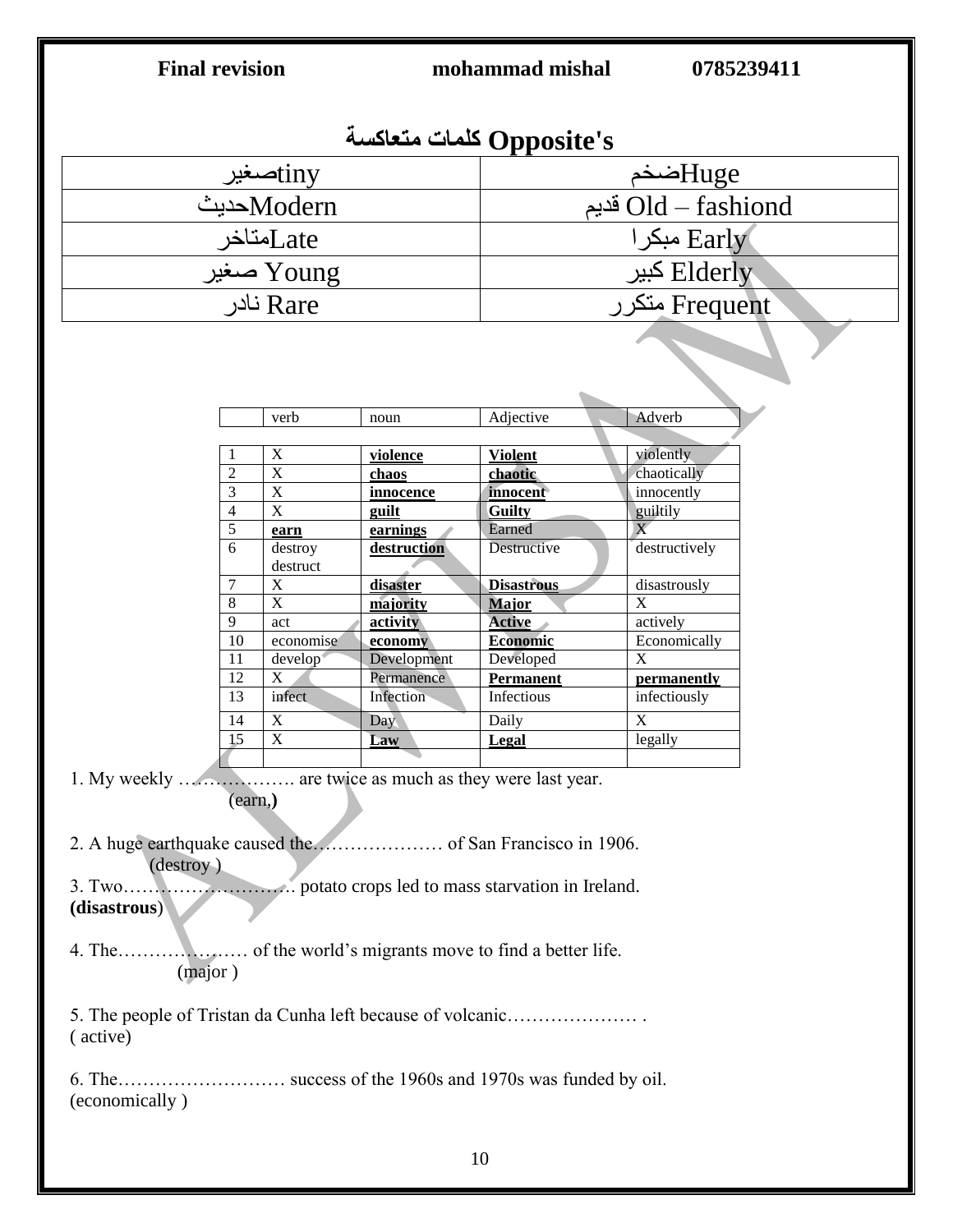| <b>Final revision</b>                                                                                                   | mohammad mishal              | 0785239411 |  |  |  |
|-------------------------------------------------------------------------------------------------------------------------|------------------------------|------------|--|--|--|
| 7. These workers were able to find a better life and help with the of the region.<br>(develop)                          |                              |            |  |  |  |
| (Violently)                                                                                                             |                              |            |  |  |  |
| 9. There would be a  situation in society if there were no systems.<br>(chaos) (legally)                                |                              |            |  |  |  |
| 10. He left court a free man because he had proved that he was<br>(innocence)                                           |                              |            |  |  |  |
| (gulity)                                                                                                                |                              |            |  |  |  |
| 2- Complete these sentences with words derived from the words in brackets.                                              |                              |            |  |  |  |
|                                                                                                                         |                              | (day)      |  |  |  |
| b. During the storm, there were  scenes in the city. (chaos)                                                            |                              |            |  |  |  |
|                                                                                                                         |                              |            |  |  |  |
|                                                                                                                         |                              |            |  |  |  |
| e. No rain has fallen in the region for two years. This has had a  effect on crops. (disaster)                          |                              |            |  |  |  |
|                                                                                                                         |                              |            |  |  |  |
| Answers:                                                                                                                |                              |            |  |  |  |
| b-chaotic<br>$c$ - guilty<br>a- daily                                                                                   | d- majority<br>c- disastrous |            |  |  |  |
|                                                                                                                         |                              |            |  |  |  |
| سؤال صحح الفعل( ٦ علامات)<br>ياتي هذا السؤال عادة على الازمنة الواردة بالكتاب و هي المضارع التام والمضارع التام المستمر |                              |            |  |  |  |
|                                                                                                                         | والماضى البسيط والماضى التام |            |  |  |  |
| : Correct the verbs between brackets in the following sentence. (6 points)                                              |                              |            |  |  |  |
|                                                                                                                         |                              |            |  |  |  |
| 2- Tareq felt nervous because he never before. (fly)                                                                    |                              |            |  |  |  |
|                                                                                                                         |                              |            |  |  |  |
|                                                                                                                         |                              |            |  |  |  |
|                                                                                                                         |                              |            |  |  |  |
|                                                                                                                         |                              |            |  |  |  |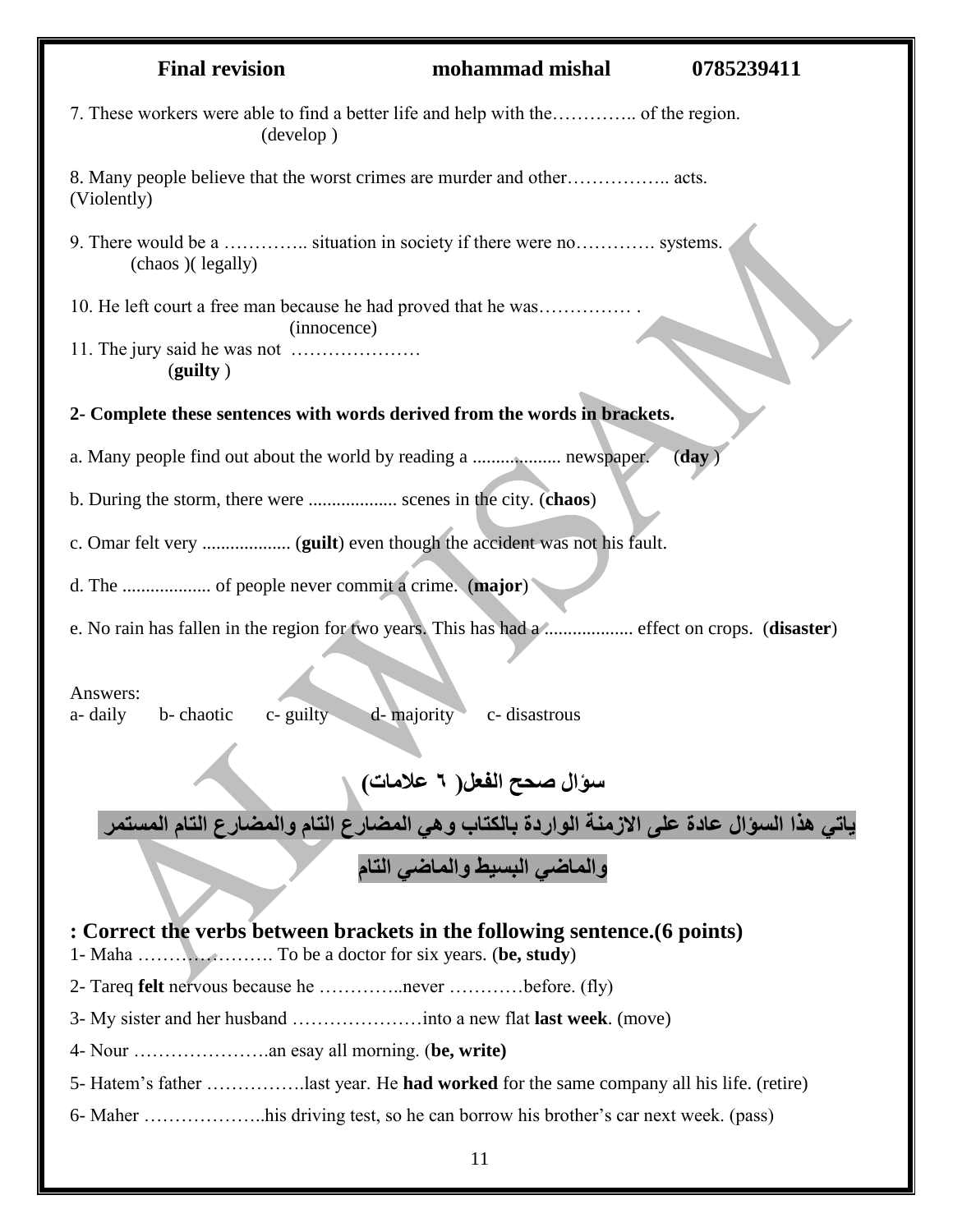- 7- Hatem looks tired. He ……………….his science project all night. (**be, do**)
- 8- Fatima ………………….her homework three hours **ago**. (finish)
- 9- Maher **felt** nervous because he ………..never …………..in the Dead Sea before. (swim)
- 10- The detectives …………….………………people all week. (**be, interview**)
- 11- Hatem **had saved** his document before viruses …………….his computer.(crash)
- 12- The children …………already …………..the sandcastle on the beach.(build)
- 13- Jamal and Fawaz have……………………evening classes for few weeks now. (**be, take**)
- 14- After we **had finished** our dinner, we ………………into the garden. (go)
- 15- Laila …………….recently …………..learning English. (start)

### **Answers:**

| 1- has been studying $2$ - had  flown |                                                 | $3-$ moved $4-$ has been writing | 5- retired                 |
|---------------------------------------|-------------------------------------------------|----------------------------------|----------------------------|
| 6- has passed                         | 7- has been doing                               | 8- finished 9- had  swum         | 10- have been interviewing |
| 11- crashed                           | 12- have $\dots$ built 13- been taking 14- went |                                  | 15- has $\dots$ started    |

# **Complete with since/ for**

- 1- My grandparents have been on holiday……………..two week**s**.
- 2- Manal has been in her room ………………..this morning.
- 3- The kids have been playing computer games ………………two hour**s**.
- 4- Khalid hasn't seen his friend ………………two week**s**.
- 5- Asma has been playing the piano……………..she was thirteen.
- 6- Hatem has had a driving licence ……………. He was eighteen.

# **2- Adjective + preposition**

| A-1. depend on | 2. dependent on |
|----------------|-----------------|
| 3. keen on     | 4. built on     |

- B- Interested in
- C- 1. full of 2. aware of
- D- 1.different from 2. differ from
- E- 1.famous for 2. known for

F- satisfied with

# **3- Linking words:**

| To / in order to $\rightarrow$ V.1        | نتيجة Vith the result that $\rightarrow$ وسبب               |
|-------------------------------------------|-------------------------------------------------------------|
| So that $\rightarrow$ S+ can/could V.1+ O | سبب $\blacktriangleright$ because سبب $\blacktriangleright$ |
| Cause of / lead to : اباتی بعدهما شبه $ $ |                                                             |
| جملة اسمية اي بدون فعل                    |                                                             |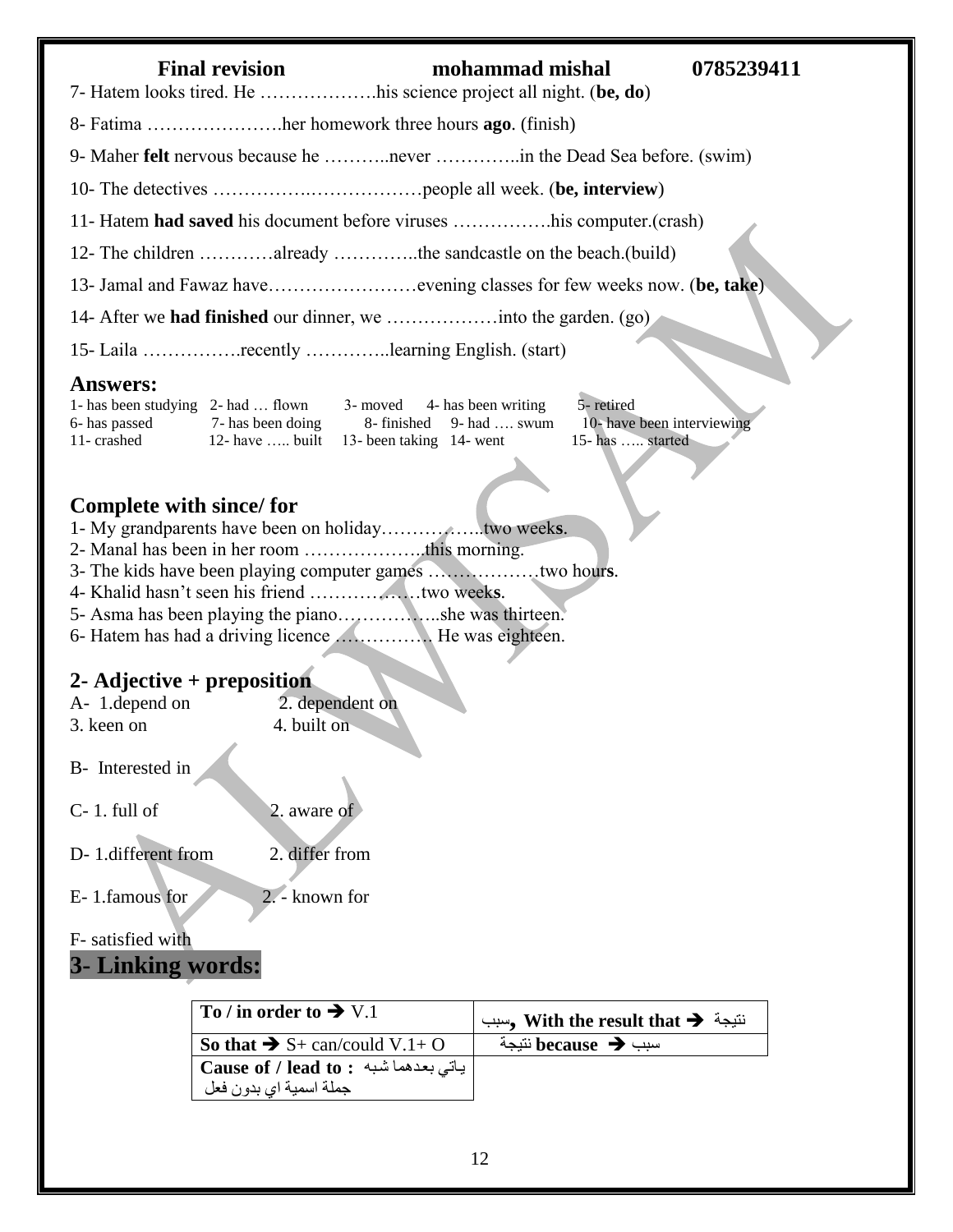# Final revision mohammad mishal 0785239411 **Join each pair of the following sentences using suitable words or phrases from the box beside so that the new sentence has a similar meaning to the ones before it .**

1 – We can surely win the prize. Our wonderful ideas which are very important in the reading competition .

……………………………………………………………..………………….…………………….

### **( so that / to / the cause of )**

2 - Prices continued to rise while wages remained low . The government became increasingly unpopular. **( lead to / in order to / because )**

…………………………………………………………………………….………………………… 3- Seham usually wears a thick coat . To catch a cold . **( because / in order not )**

……………………………..……………………………………………………………………...… 4- The activities of human beings are . Desertification. **( the real cause of, because)**

……………………………………………………………………………………………………… 5- The rainforest has been cut down . Make more farmland**. (to, with the result that )**

………………………………………………………………………………………………………

6- They can grow more Soya beans. Farmers need more land. **( so that, lead to )**

……………………………………………………………………………………………………… 7- Large areas of forest have been cut down. The soil is now dry and dusty. **(with the result that, in order to)** ………………………………………………………………………………………………………

Answers :1- Our wonderful ideas which are very important in the reading competition so that We can surely win the prize .

2- The government became increasingly unpopular because Prices continued to rise while wages remained low.

3- Seham usually wears a thick coat in order To catch a cold .

4- The activities of human beings are the real cause of desertification.

5- The rainforest has been cut down to make more farmland.

6- Farmers need more land so that they can grow more Soya beans.

7- Large areas of forest have been cut down, with the result that the soil is now dry and dusty

# **Q2: Complete each of the following items so that the new item has a similar meaning to the one before it.**

1- Engineers need more money so that they can utilize new technologies.

Engineers need more money to …………………………………

2- Smokers should give up smoking so that they won't waste their money.

Smokers should give up smoking in order not ………………………...

3- Sana' was too busy and ,with the result that she didn't go abroad.

Sana' didn't go abroad because ………………………………………...

4- He stopped working in order to make a cup of Espresso.

He stopped working so that ……………………………………………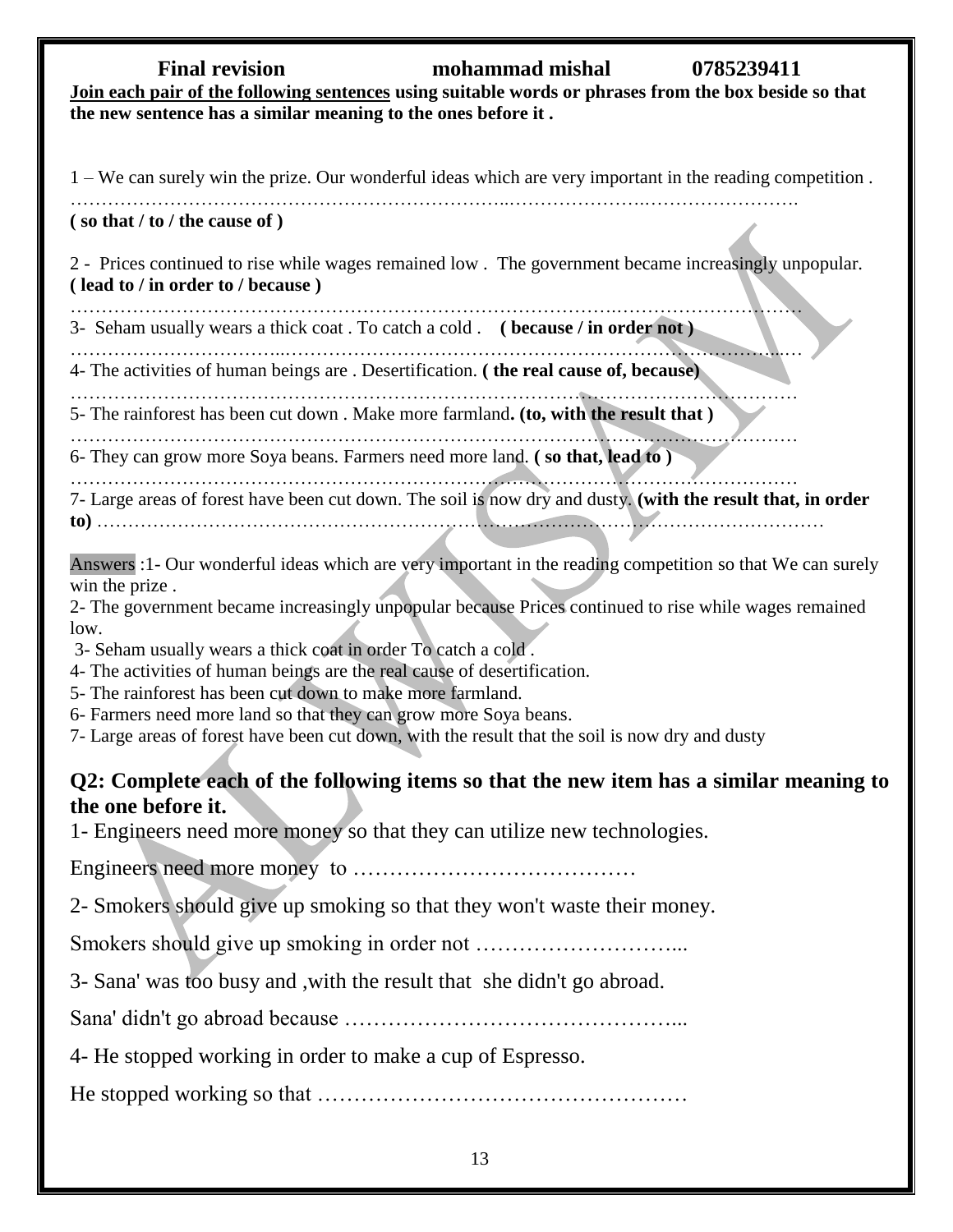| <b>Final revision</b>                                                                                                                                                                                                                                                                                                   |                                                                                                                                                 | mohammad mishal                                                                                  |                                                               | 0785239411                                                                                 |  |
|-------------------------------------------------------------------------------------------------------------------------------------------------------------------------------------------------------------------------------------------------------------------------------------------------------------------------|-------------------------------------------------------------------------------------------------------------------------------------------------|--------------------------------------------------------------------------------------------------|---------------------------------------------------------------|--------------------------------------------------------------------------------------------|--|
|                                                                                                                                                                                                                                                                                                                         | 4- Models for speculations (must, can't, might)                                                                                                 |                                                                                                  |                                                               |                                                                                            |  |
|                                                                                                                                                                                                                                                                                                                         | Un not / Sure<br>Un not/ Certain<br>Un not / know<br>Un not / believe<br>Un not / true<br>Think/ possible<br>Probable / perhaps<br><b>Might</b> | <b>Sure</b><br><b>Certain</b><br>know<br>believe<br>true<br>absolute<br>undoubted<br><b>Must</b> | Sure not<br>Certain not<br>believe not<br>impossible<br>Can't |                                                                                            |  |
| Q: Write sentences which explain the possibilities of the following situations using the suitable model<br>verbs from the box.                                                                                                                                                                                          |                                                                                                                                                 |                                                                                                  |                                                               |                                                                                            |  |
| must have<br>, might (not) have<br>, can't have<br>1 – I think some parts of the desert were covered in plants and trees.<br>2 - Manal didn't pass her exams successfully. I'm sure she wasn't ready for them.<br>Manal<br>3- Your friend said she would phone you, but she hasn't. You are sure she has not forgotten. |                                                                                                                                                 |                                                                                                  |                                                               |                                                                                            |  |
| 4- Your sister has worked very hard. You feel sure that she has got good grades in her exams.                                                                                                                                                                                                                           |                                                                                                                                                 |                                                                                                  |                                                               |                                                                                            |  |
| 5- I'm not sure some parts of the desert were covered in plants and trees.                                                                                                                                                                                                                                              |                                                                                                                                                 |                                                                                                  |                                                               |                                                                                            |  |
| 6- I think ahmed was very rich.                                                                                                                                                                                                                                                                                         | B - Choose the suitable items to fill the blanks.                                                                                               |                                                                                                  |                                                               |                                                                                            |  |
|                                                                                                                                                                                                                                                                                                                         | has, so that, in, for,                                                                                                                          |                                                                                                  | to                                                            |                                                                                            |  |
| foreign languages.                                                                                                                                                                                                                                                                                                      | the English club  she can improve her English. She is really interested  learning                                                               |                                                                                                  |                                                               | Dana  passed all her exams successfully. She looks forward  studying abroad. She will join |  |

# **1- Wish**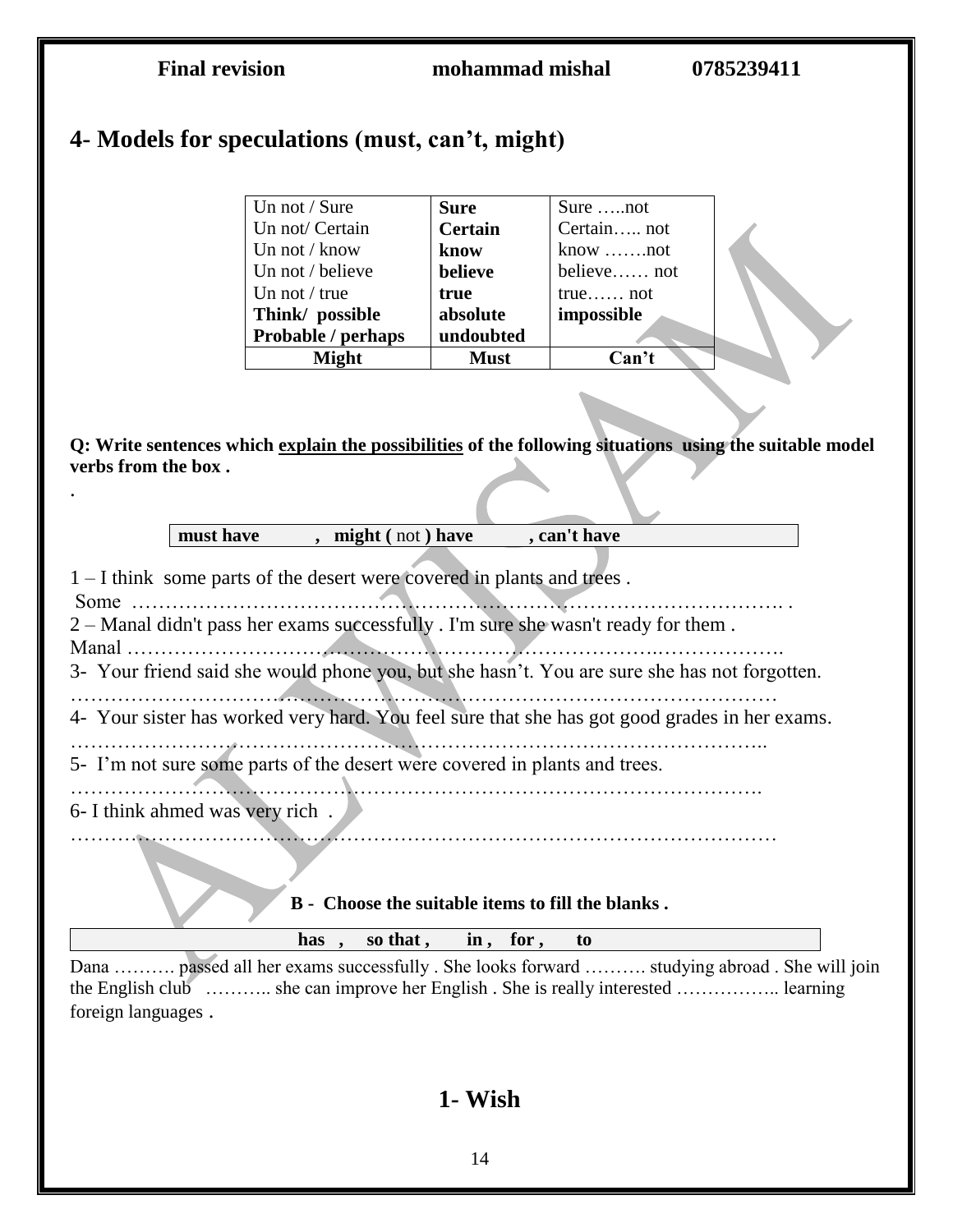| <b>Final revision</b>                                                            | mohammad mishal<br>قواعد تحويل الجمل على قاعدة ( wish | 0785239411 |
|----------------------------------------------------------------------------------|-------------------------------------------------------|------------|
| 1) Rewrite the following sentences:                                              |                                                       |            |
| 1- I am not old enough to go to university.<br>I wish I.                         |                                                       |            |
| 2- Hani speaks really quickly.                                                   |                                                       |            |
| I wish.                                                                          |                                                       |            |
| 4- Going to the theatre is expensive.                                            |                                                       |            |
| I wish.                                                                          |                                                       |            |
| 5- Newspapers and magazines contain too many adverts.                            |                                                       |            |
|                                                                                  |                                                       |            |
| 6- I don't have my glasses with me.                                              |                                                       |            |
| I wish.                                                                          |                                                       |            |
| 7- She doesn't respect her friends.                                              |                                                       |            |
|                                                                                  |                                                       |            |
|                                                                                  |                                                       |            |
| Answers:                                                                         |                                                       |            |
| 1- I was/were older to go to university.                                         |                                                       |            |
| 2- Hani didn't speak really quickly<br>4- Going to the theatre wasn't expensive. |                                                       |            |
| 5- Newspapers and magazines didn't containso many adverts.                       |                                                       |            |
| 6- I had my glasses with me.                                                     |                                                       |            |
| 7- She respected her friends.                                                    |                                                       |            |

## **Correct the verbs between brackets then write your answers down in your ANSWER BOOKLET . مهم جدا**

| (be) |
|------|

1- took / 2- didn`t go / 3- finished /4- didn`t study / 5- wrote /6- had /7- could read /8- would respect 9- be

# **Language functions:**

| 1- expressing opinions:<br>التعبير عن راي<br>I think $\ldots$ .<br>In my opinion $\dots$ | 3- remembering a past<br>event:<br>تذكر حدث ف <i>ي</i> الماض <i>ى</i><br>I can remember<br>I cant forget | 5- expressing possibilities:<br>التعبير عن الاحتمالية<br>Perhaps<br>$possibly$<br>$probability$ | 7-agreement:<br>المم افقة<br>l agree |
|------------------------------------------------------------------------------------------|----------------------------------------------------------------------------------------------------------|-------------------------------------------------------------------------------------------------|--------------------------------------|
| 2- talking about past event:                                                             | 4- time expressions:                                                                                     | 6- persuading ideas:                                                                            | 8- disagreement:                     |
| حدث في الماضي                                                                            | التعبير عن الوقت                                                                                         | افكار الاقناع                                                                                   | عدم الموافقة                         |
| I was $\dots$                                                                            | $5a.m$                                                                                                   | If we                                                                                           | I don't agree                        |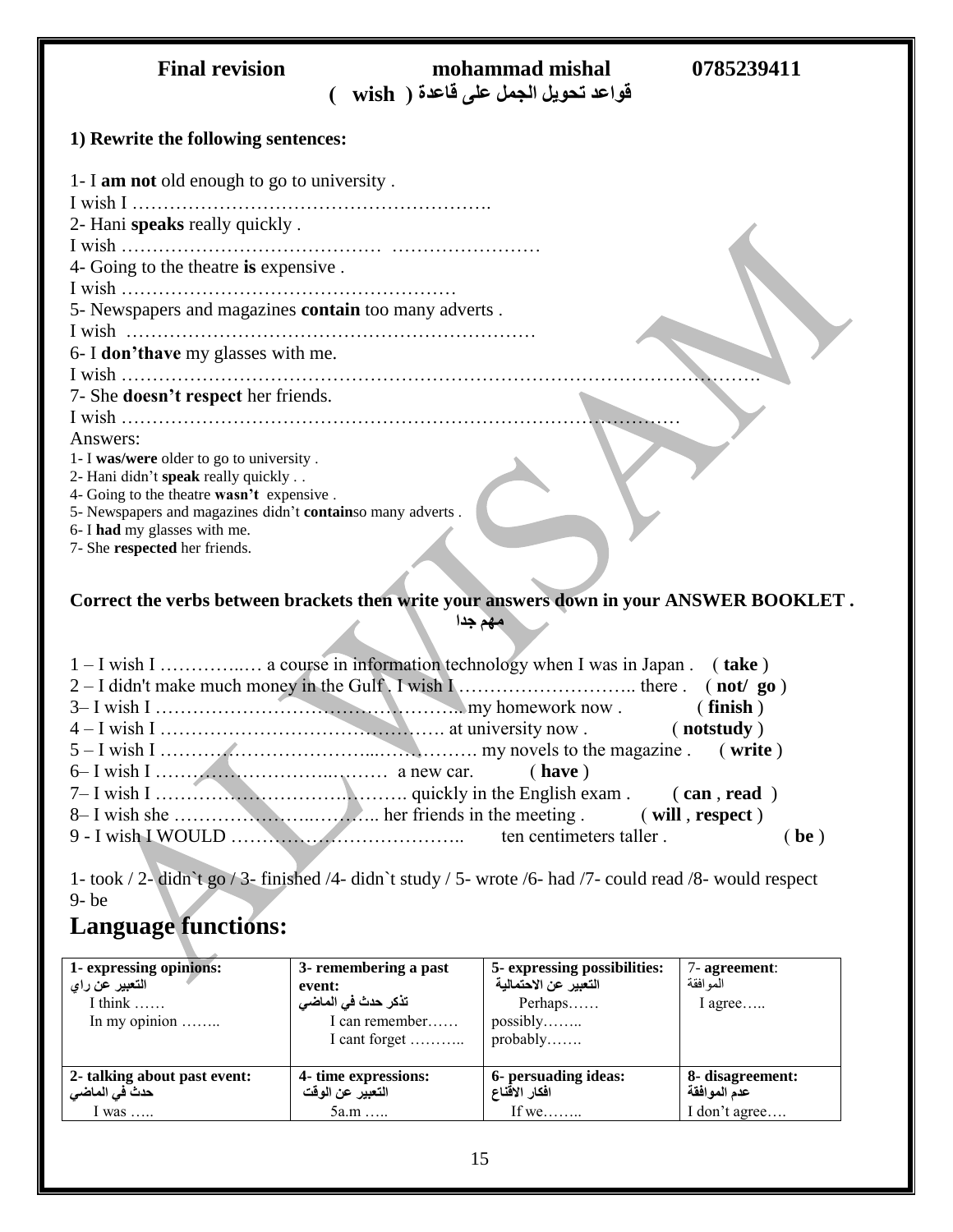| <b>Final revision</b>                                                                                                                            |      | mohammad mishal     | 0785239411 |  |
|--------------------------------------------------------------------------------------------------------------------------------------------------|------|---------------------|------------|--|
| Two days ago                                                                                                                                     | Day, | Look, if we $\dots$ |            |  |
| 9-presenting arguments                                                                                                                           | time |                     |            |  |
| جدال                                                                                                                                             |      |                     |            |  |
| I'm against                                                                                                                                      |      |                     |            |  |
|                                                                                                                                                  |      |                     |            |  |
|                                                                                                                                                  |      |                     |            |  |
| 1- Complete the following mini-dialogue using an opinion and write the answer down in your answer                                                |      |                     |            |  |
| booklet.<br>Yazan : What do think are the reasons of emigration for the young?                                                                   |      |                     |            |  |
| Nidhal:                                                                                                                                          |      |                     |            |  |
|                                                                                                                                                  |      |                     |            |  |
| 2 - Complete the following mini-dialogue using an expression that expresses a past event and write the                                           |      |                     |            |  |
| answer down in your answer booklet.<br>Yazan : What did you do yesterday, Nidhal?                                                                |      |                     |            |  |
|                                                                                                                                                  |      |                     |            |  |
|                                                                                                                                                  |      |                     |            |  |
| 3- read a mini-dialogue and write a function of using wish write the answer down in your answer                                                  |      |                     |            |  |
| booklet.<br>Yazan : I don't have any experience in my new work?                                                                                  |      |                     |            |  |
| Nidhal : I wish I had experience.                                                                                                                |      |                     |            |  |
|                                                                                                                                                  |      |                     |            |  |
| 4- read a sentence and write a function of using wish write the answer down in your answer booklet.                                              |      |                     |            |  |
| 1- I wish I would read quickly.<br>2- I wish I could pass the exam.                                                                              |      |                     |            |  |
|                                                                                                                                                  |      |                     |            |  |
|                                                                                                                                                  |      |                     |            |  |
|                                                                                                                                                  |      |                     |            |  |
| Although paper can be made from cotton fiberz grass or sugar cane, these days wood bulp is the<br>matirial most commonly used to make new paper. |      |                     |            |  |
|                                                                                                                                                  |      |                     |            |  |
|                                                                                                                                                  |      |                     |            |  |
| <b>Answers:</b>                                                                                                                                  |      |                     |            |  |
| 2- fibers<br>3- pulp<br>1- Although<br>4- material                                                                                               |      |                     |            |  |
|                                                                                                                                                  |      |                     |            |  |
| The gulf $(1)$ countries are funded by oil and other brecious $(2)$ natural resource $z(3)$ . The needs of the oil                               |      |                     |            |  |
| and construction indastries(4) led to huge demand for skilled workers.                                                                           |      |                     |            |  |
|                                                                                                                                                  |      |                     |            |  |
| Answers<br>1- Gulf                                                                                                                               |      |                     |            |  |
| $2-$<br>3- resources<br>4- industries<br>precious                                                                                                |      |                     |            |  |
|                                                                                                                                                  |      |                     |            |  |
|                                                                                                                                                  |      |                     |            |  |
|                                                                                                                                                  |      |                     |            |  |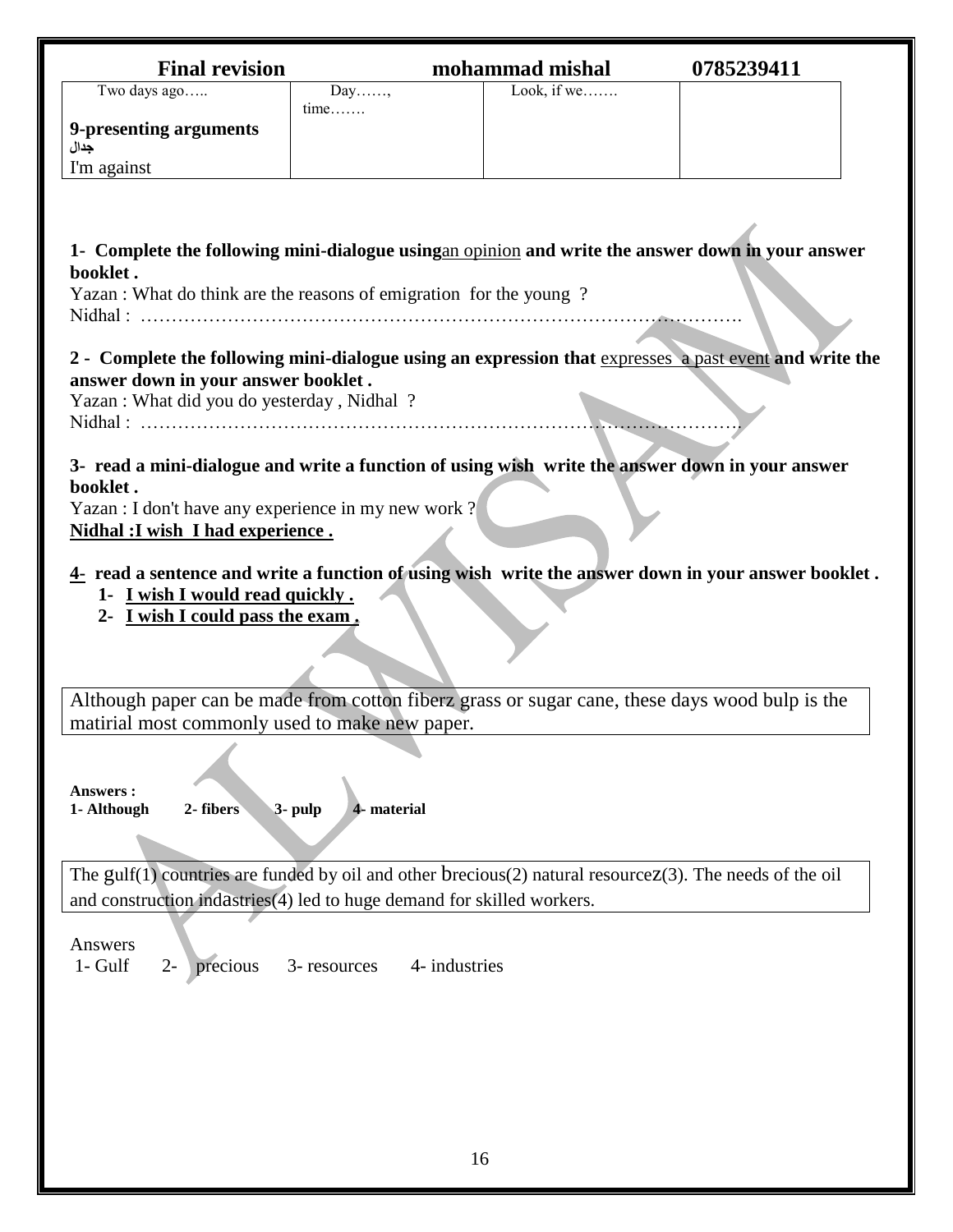